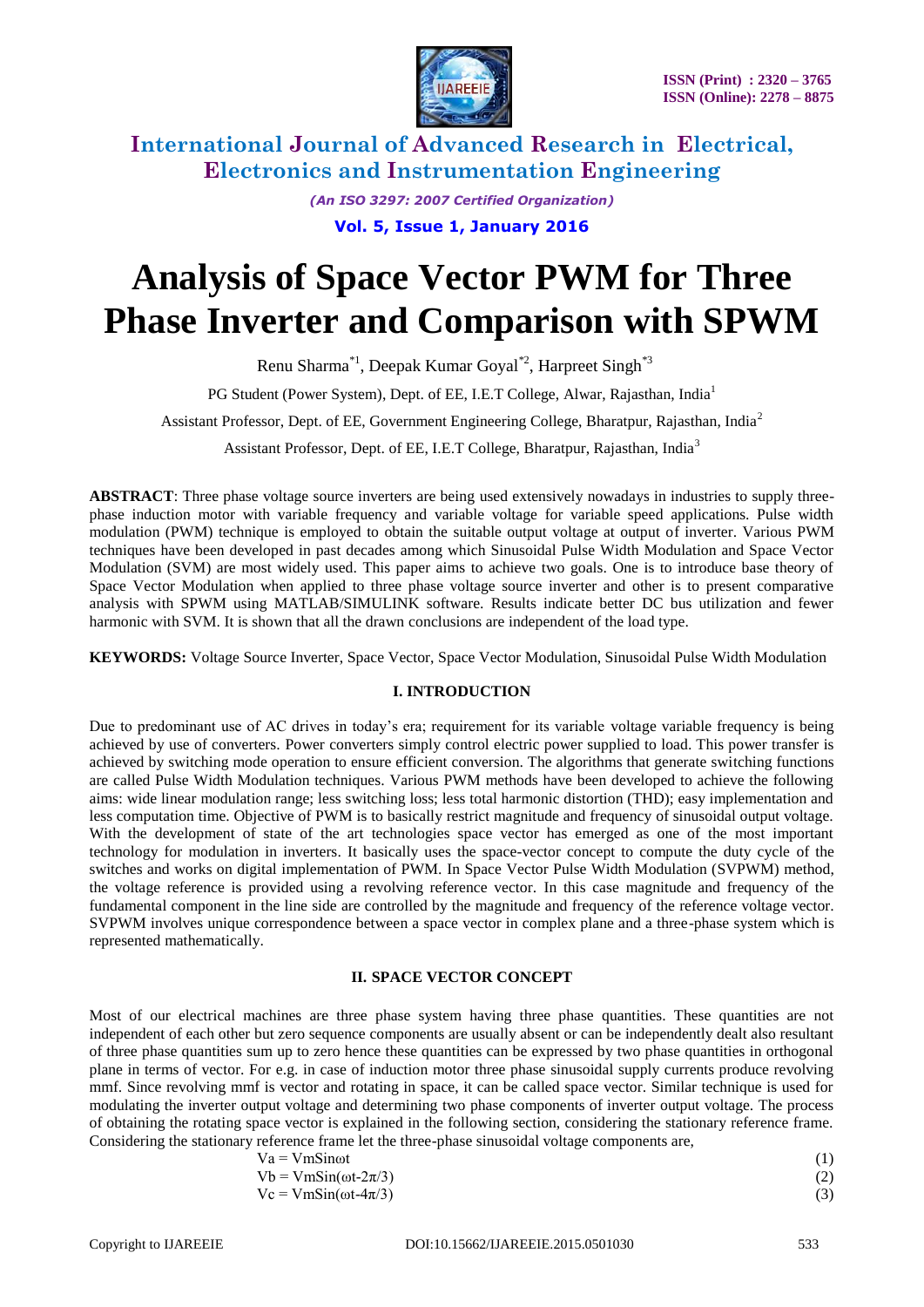

*(An ISO 3297: 2007 Certified Organization)*

### **Vol. 5, Issue 1, January 2016**

This rotating resultant flux can be uniquely represented by single rotating voltage vector (say Vref) as: Vref = 2/3 [Va(t) +  $\alpha$  Vb(t) +  $\alpha^2$ Vc(t)], where  $\alpha$  =  $e^{j2\pi/3}$  and  $\alpha^2$  =  $e^{j4\pi/3}$ (4)



Fig.1 Relationship between abc reference frame and d(direct axis)-q(qurdrature axis) stationary frame

Relationship between abc reference frame and stationary d-q reference can be given by following transformation:

$$
\begin{bmatrix} Vd \\ Vq \\ V0 \end{bmatrix} = 2/3 \begin{bmatrix} 1 & -1/2 & -1/2 \\ 0 & \sqrt{3}/2 & -\sqrt{3}/2 \\ 1/2 & 1/2 & 1/2 \end{bmatrix} \begin{bmatrix} Va \\ Vb \\ Vc \end{bmatrix}
$$
 (5)

Where (Vd, Vq) are forming two orthogonal system and Vref = Vd + jVq. A vector can be defined in complex plane with the help of these components.

#### **III. SPACE VECTOR ANALYSIS OF THREE PHASE VOLTAGE SOURCE INVERTER**

The three-phase voltage source inverter is shown in below fig.2 is considered herein.



Fig.2 Three phase voltage source inverter

Each state of output voltage lead to switching vector in complex plane giving eight switching states having six non-zero vectors and two vectors corresponding to zero state. These six non-zero vectors are also called active vectors. Complex vector expression for these eight vectors can be given as :

$$
Vk = \begin{cases} \frac{2}{3}Vdc \ e^{j(k-1)\pi} & \text{if } k=1,2,3,4,5,6\\ 0 & \text{if } K=0,7 \end{cases}
$$
(6)

Meanwhile, two zero vectors ( $V_0$  and  $V_7$ ) and are at the origin and apply zero voltage to the load.S1 to S6 are the six power switches that shape the output and are controlled by the switching variables a, a′, b, b′, c and c′. For continuity of ac supply and to prevent short circuit in input lines it is necessary that when an upper transistor is switched on, the corresponding lower transistor should be switched off. Hence, upper transistors S1, S3 and S5 solely can be used to determine the output voltage. Following rules are obeyed in vector space as per equivalence principle:

$$
V1 = -V4
$$
;  $V2 = -V5$ ;  $V3 = -V6$ ;  $V0=V7=0$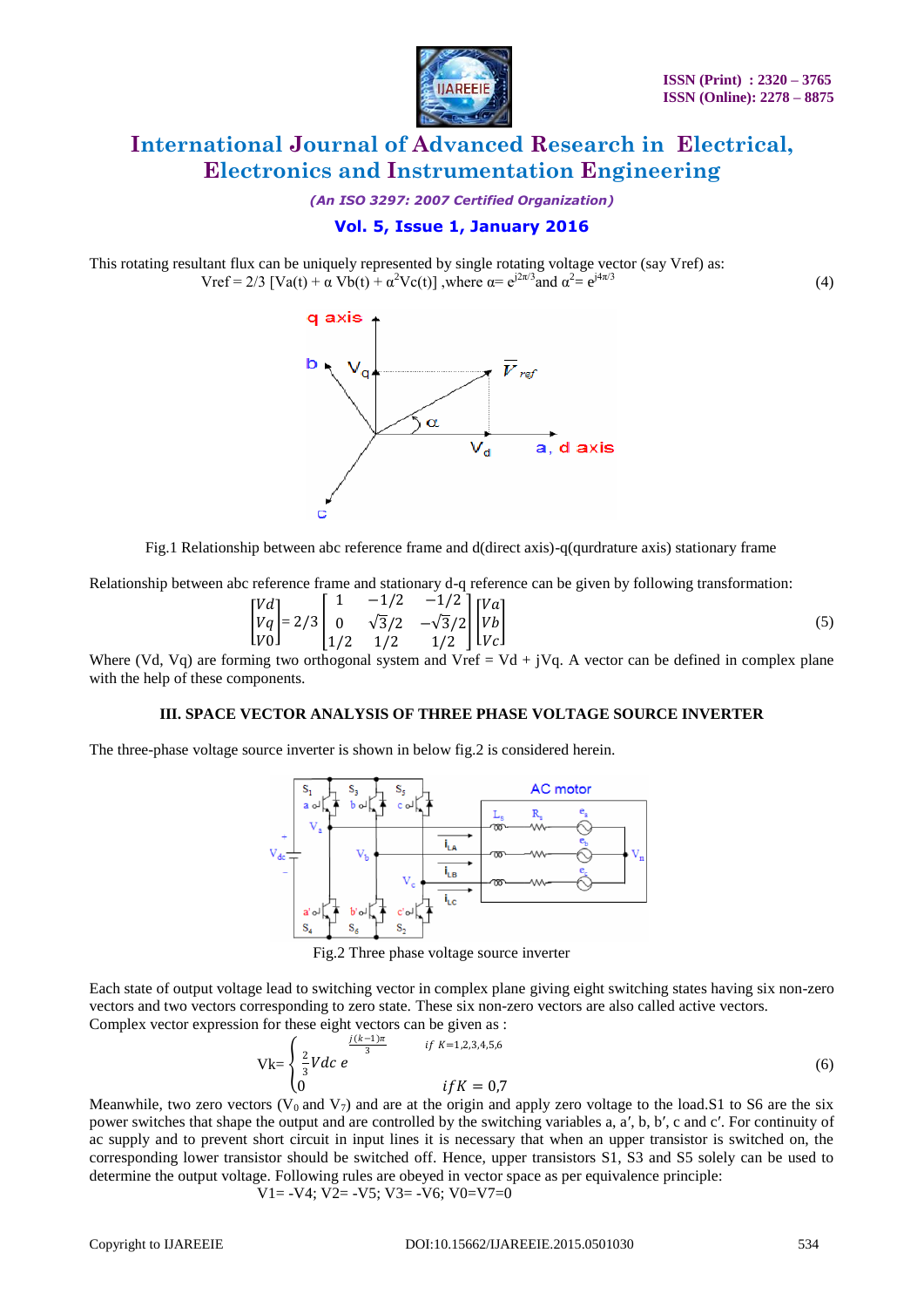

*(An ISO 3297: 2007 Certified Organization)*

### **Vol. 5, Issue 1, January 2016**

 $V1 + V3 + V5 = -0$  (7)

The relationship between the switching variable vector [a, b, c] and the line-to-line voltage vector [Vab Vbc Vca] is given by

$$
\begin{bmatrix}\nVab \\
Vbc \\
Vca\n\end{bmatrix} = \text{Vdc} \begin{bmatrix}\n1 & -1 & 0 \\
0 & 1 & -1 \\
-1 & 0 & 1\n\end{bmatrix} \begin{bmatrix}\na \\
b \\
c\n\end{bmatrix}
$$
\n(8)

The relationship between the switching variable vector [a, b, c] and the phase voltage vector [Va Vb Vc] is given by

$$
\begin{bmatrix} Va \\ Vb \\ Vc \end{bmatrix} = Vdc/3 \begin{bmatrix} 2 & -1 & -1 \\ -1 & 2 & -1 \\ -1 & -1 & 2 \end{bmatrix} \begin{bmatrix} a \\ b \\ c \end{bmatrix}
$$
 (9)

 $[V_C]$   $[-1 \t -1 \t 2]$   $[C]$ <br>Since inverter output has eight switching states hence to represent it in binary code it needs three bit (2<sup>3</sup>=8). Let '1' represents ON state and "0" OFF state of switch. Following figure displays the eight states:



Fig.3 Eight Switching States of Inverter Switches

#### **IV. SPACE VECTOR PWM IMPLEMENTATION**

Space Vector PWM (SVPWM) refers to a special switching sequence of the upper three power transistors of a threephase power inverter. Main function of SVPWM is to approximate reference voltage (Vref) vector using inverter"s eight switching pattern and this approximation is done by generating output voltage of inverter in small sampling period, to be same as that of Vref in same period. This Vref voltage vector has discrete movement in complex plane between positions portioned at 60 degree sectors hence forms hexagon trajectory. Decomposition of this vector on **Real**  and **Imaginary** axis indicates that it coincides with the switching vector that has generated it. Following figure represents relationship between Vref and voltage sectors.



Fig.4 Relationship between Voltage Factor and Vref

Following steps are followed for SVPWM implementation:

1. Determine Vd, Vq, Vref and angle

As deduced from Fig. 1 Vd and Vq can be written as: Vd= Va – Vb cos  $60 - Vc$  cos $60$ , or Vd= Va – ½ Vb- ½ Vc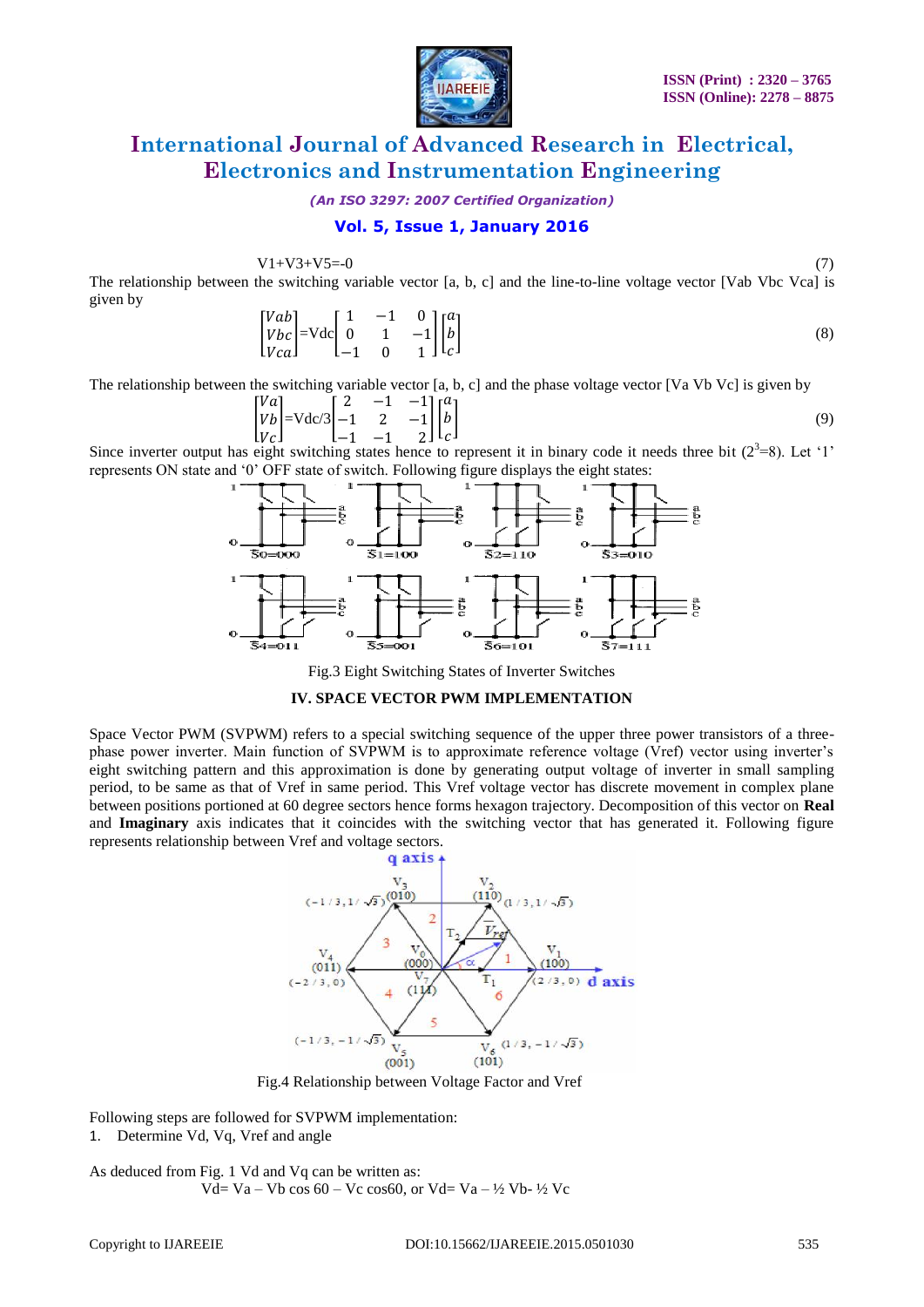

*(An ISO 3297: 2007 Certified Organization)*

### **Vol. 5, Issue 1, January 2016**

Vq= 0+ Vb cos30-Vc cos30, or Vq=  $0+\frac{\sqrt{3}}{2}Vb - \frac{\sqrt{3}}{2}$  $\frac{1}{2}Vc$ Thus Vd & Vq can be written in matrix form as: I  $[VA]$  $=2/3$ 1 −1/2 −1/2  $0 \sqrt{3}/2 -\sqrt{3}/2$ Van Vbn

$$
\begin{bmatrix} \sqrt{\alpha} \\ Vq \end{bmatrix} = 2/3 \begin{bmatrix} 0 & \sqrt{3}/2 & -\sqrt{3}/2 \\ 0 & \sqrt{3}/2 & -\sqrt{3}/2 \end{bmatrix} \begin{bmatrix} Vbn \\ Vcn \end{bmatrix}
$$
 (10)

Since Vref= Vd+jVq, or Vref=
$$
\sqrt{Vd2 + Vq2}
$$
  
\n $\alpha = \tan^{-1}(Vq/Vd)$  (12)

Fig.4 represents values of each voltage vector in terms of Vd, Vq by using equation (11) & (12)

2. Determination of Sector

It is necessary to know in which sector reference output lies in order to determine the switching time and sequence. The identification of the sector is done where the reference vector is located. Depending on the reference voltages Vd and Vq, the angle of the reference vector can be used to determine the sector. Sector changes at each 60 degree angle thus sectors can be divided as: Sector 1 for  $0<\alpha<60^{\circ}$ , Sector 2 for  $60^{\circ} < \alpha < 120^{\circ}$ , Sector 3 for  $120^{\circ} < \alpha < 180^{\circ}$ , Sector 4 for  $180^{\circ}$  $\langle \alpha \langle 240^\circ, \text{Sector } 5 \text{ for } 240^\circ \langle \alpha \langle 300^\circ \text{ and } \text{Sector } 6 \text{ for } 300^\circ \langle \alpha \langle 360^\circ \text{.} \rangle$ 

3. Determine time duration T1, T2 and T0

Switching time in Sector1 for voltage vector V1 to be applied i.e. T1 sec duration and for vector V2 i.e. T2 sec duration can be found out by applying volt-second balance for reference voltage and applied voltage as stated below  $VrefTz= V1T1+ V2T2+ V0T0$  or

$$
Vref = V1(T1/Tz) + V2(T2/Tz) + 0
$$
 since  $V0T0 = \text{null vector}$ 

Here  $V1 = 2/3$  Vdc and  $V2 = 2/3$  Vdc60

From Fig.4 by decomposing T1 & T2 at d-q axis

$$
T1 = Vref.\sin(60-\alpha).Tz
$$
  
2/3.Vdc.\sin60 (13)

$$
T2 = Vref.\sin\alpha \cdot Tz
$$
  
2/3.Vdc.\sin60 (14)

Since  $Tz = T1 + T2 + T0$  thus  $T0=Tz-T1-T2$  (15) General expression for Switching Time in any sector can be found out as  $T1 = \sqrt{3}$ .Tz. Vref (sin.n.60.cos $\alpha$  – cos60.sin $\alpha$ )  $Vdc$  (16)

$$
T2 = \sqrt{3} \cdot Tz. \text{ Vref } (-\cos\alpha, \sin(n-1) 60 + \sin\alpha \cdot \cos(n-1) 60)
$$
  
 
$$
Vdc \tag{17}
$$

4. Determine Switching time of each Switch

It is necessary to arrange the switching sequence so that the switching frequency of each inverter leg is minimized. To minimize the switching losses, only two adjacent active vectors and two zero vectors are used in a sector. To meet this optimal condition, each switching period starts with one zero vector and end with another zero vector during the sampling time Ts.The binary representations of two adjacent basic vectors differ in only one bit. Following table presents asymmetric switching sequence.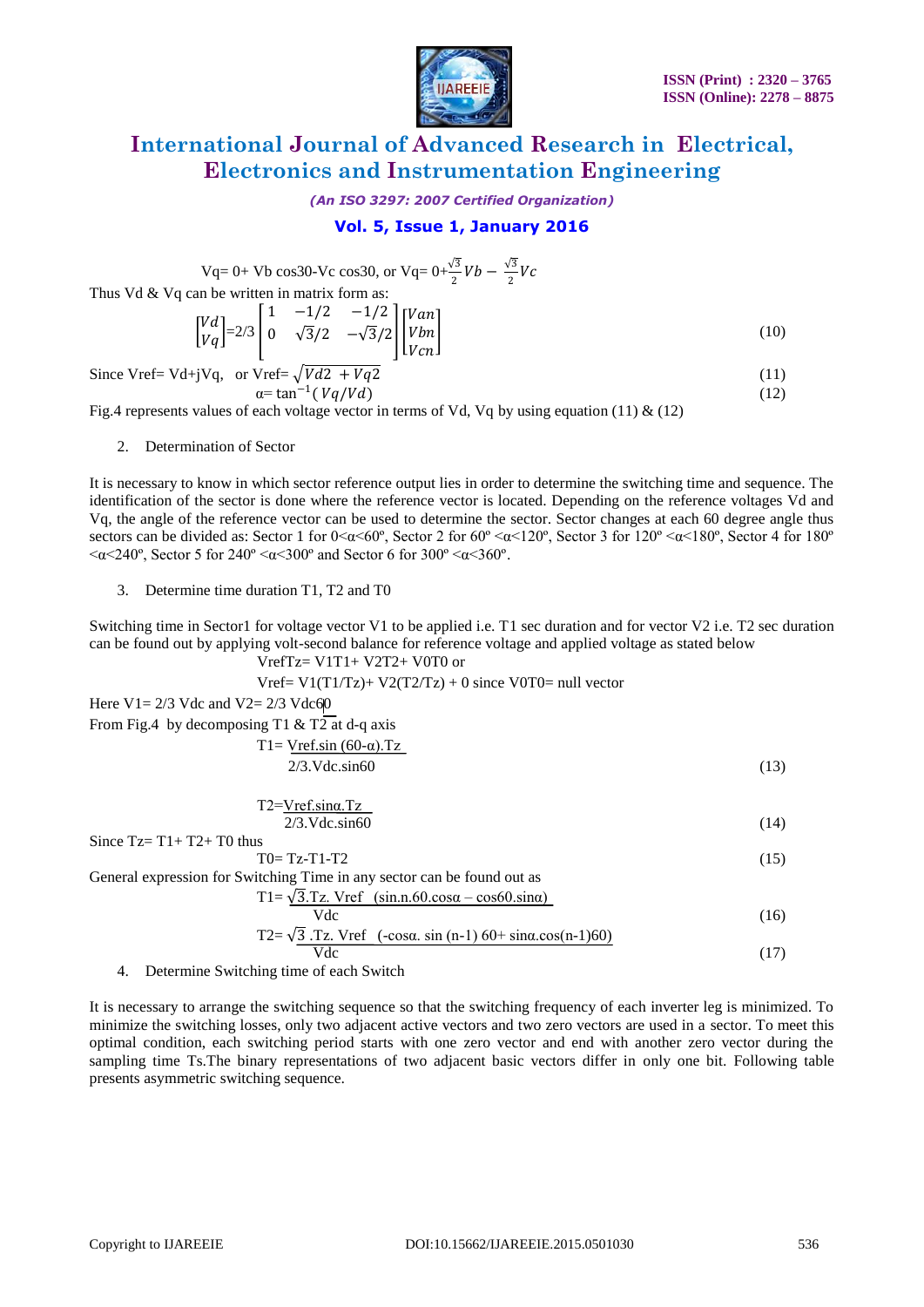

*(An ISO 3297: 2007 Certified Organization)*

### **Vol. 5, Issue 1, January 2016**

| Sector | <b>Switching Segment</b> |                     |                     |                     |                     |                     |                     |
|--------|--------------------------|---------------------|---------------------|---------------------|---------------------|---------------------|---------------------|
|        |                          | 2                   | 3                   | 4                   | 5                   | 6                   |                     |
| 1      | $\vec{V}_{0},$ [000]     | $\vec{V}_1$ , [100] | $\vec{V}_2$ , [110] | $\vec{V}_7$ , [111] | $\vec{V}_2$ , [110] | $\vec{V}_1$ ,[100]  | $\vec{V}_0$ , [000] |
| 2      | $V_0$ , [000]            | $\vec{V}_3$ , [010] | $\vec{V}_2$ , [110] | $\bar{V}_7$ , [111] | $V_2$ , [110]       | $\bar{V}_3$ , [010] | $V_0$ , [000]       |
| 3      | $\vec{V}_0$ , [000]      | $\vec{V}_3$ , [010] | $\vec{V}_4$ , [011] | $\vec{V}_7$ , [111] | $\vec{V}_4$ , [011] | $\vec{V}_3$ , [010] | $\vec{V}_0$ , [000] |
| 4      | $\vec{V}_0$ , [000]      | $\vec{V}_5$ , [001] | $\vec{V}_4$ , [011] | $\vec{V}_7$ , [111] | $\vec{V}_4$ , [011] | $\vec{V}_5$ , [001] | $\vec{V}_0$ , [000] |
| 5      | $V_0$ , [000]            | $\vec{V}_5$ , [001] | $\vec{V}_6$ ,[101]  | $\vec{V}_7$ , [111] | $V_{6}$ , [101]     | $\vec{V}_5$ , [001] | $V_0$ , [000]       |
| 6      | $\vec{V}_0$ , [000]      | $\vec{V}_1, [100]$  | $\vec{V}_6$ ,[101]  | $\vec{V}_7$ , [111] | $\vec{V}_6$ ,[101]  | $\vec{V}_1$ , [100] | $\vec{V}_0$ , [000] |

#### Table 3 Switching Sequences

#### **V. RESULT AND DISCUSSION**

This part of paper discusses software implementation of SPWM and SVPWM in linear and undermodulation region. The main objective of any pulse width modulation technique is to obtain variable output voltage having maximum fundamental component with minimum harmonics by switching the inverter power devices on and off many times in order to generate the proper RMS voltage levels. In this paper two most popular PWM techniques i.e. Sinusoidal Pulse Width Modulation technique (SPWM) and SVPWM are compared in terms of Total Harmonic Distortion (THD). Simulink Models for above mentioned techniques are developed using MATLAB software. The Block Diagram of Space Vector Pulse width modulated inverter is shown in below figure 5. Simulation of both techniques i.e. SPWM and SVPWM is performed under the following conditions:

 $Vdc = 600 V$ 

Sampling frequency  $= 12000$  Hz Output frequency  $= 60$  Hz



Fig.5 Block Diagram of SVPWM Inverter

Simulation Results at various Modulation Index (MI) are as displayed below

Modulation Index  $= .4$ 



Fig.6 (a) FFT Analysis of THD in SPWM at MI=.4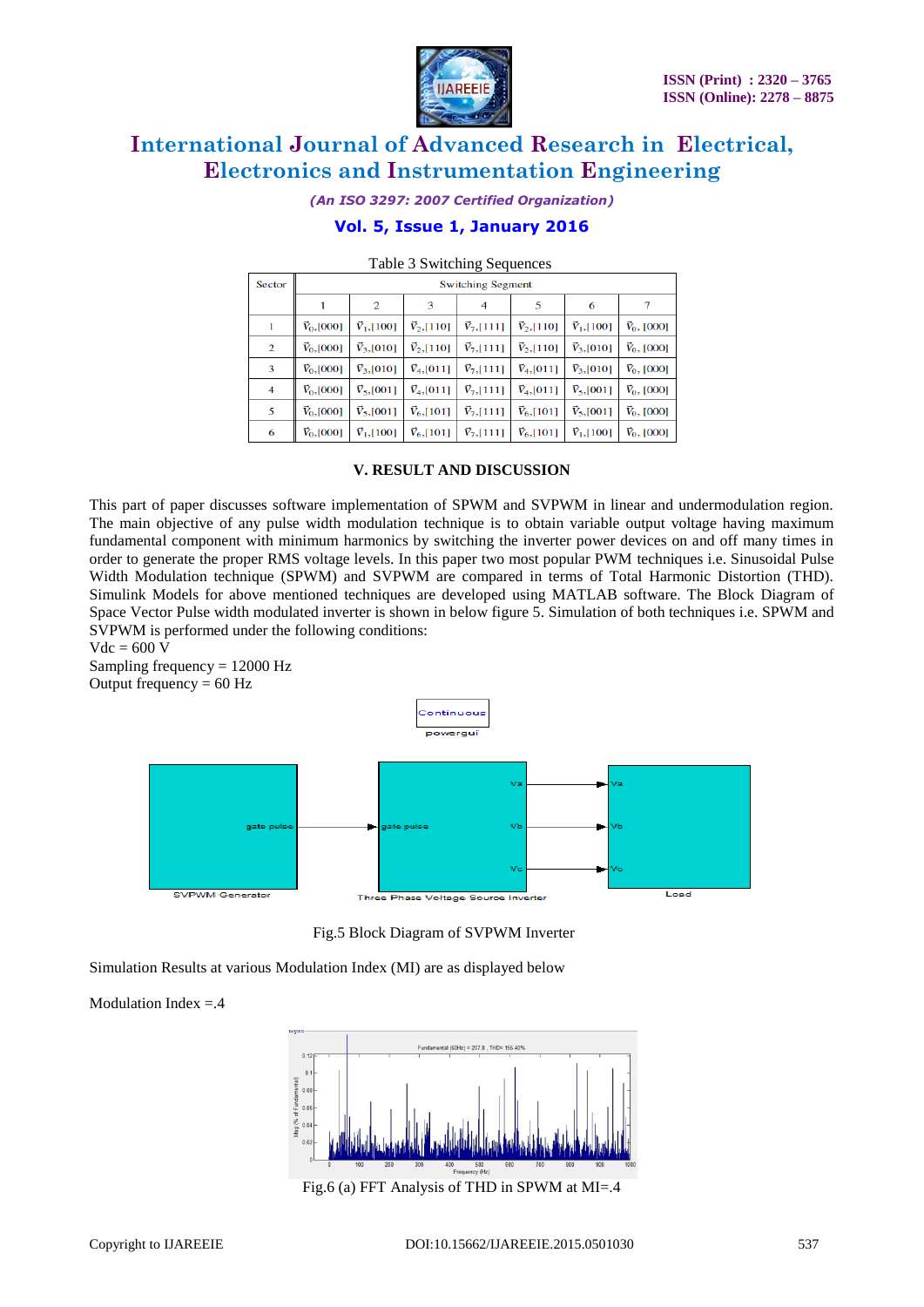

*(An ISO 3297: 2007 Certified Organization)*

### **Vol. 5, Issue 1, January 2016**



Fig.6 (b) FFT Analysis of THD in SVPWM at MI=.4

![](_page_5_Figure_7.jpeg)

![](_page_5_Figure_8.jpeg)

![](_page_5_Figure_9.jpeg)

Fig.6 (d) FFT Analysis of THD in SVPWM at MI= .6

Modulation Index  $=.8$ 

![](_page_5_Figure_12.jpeg)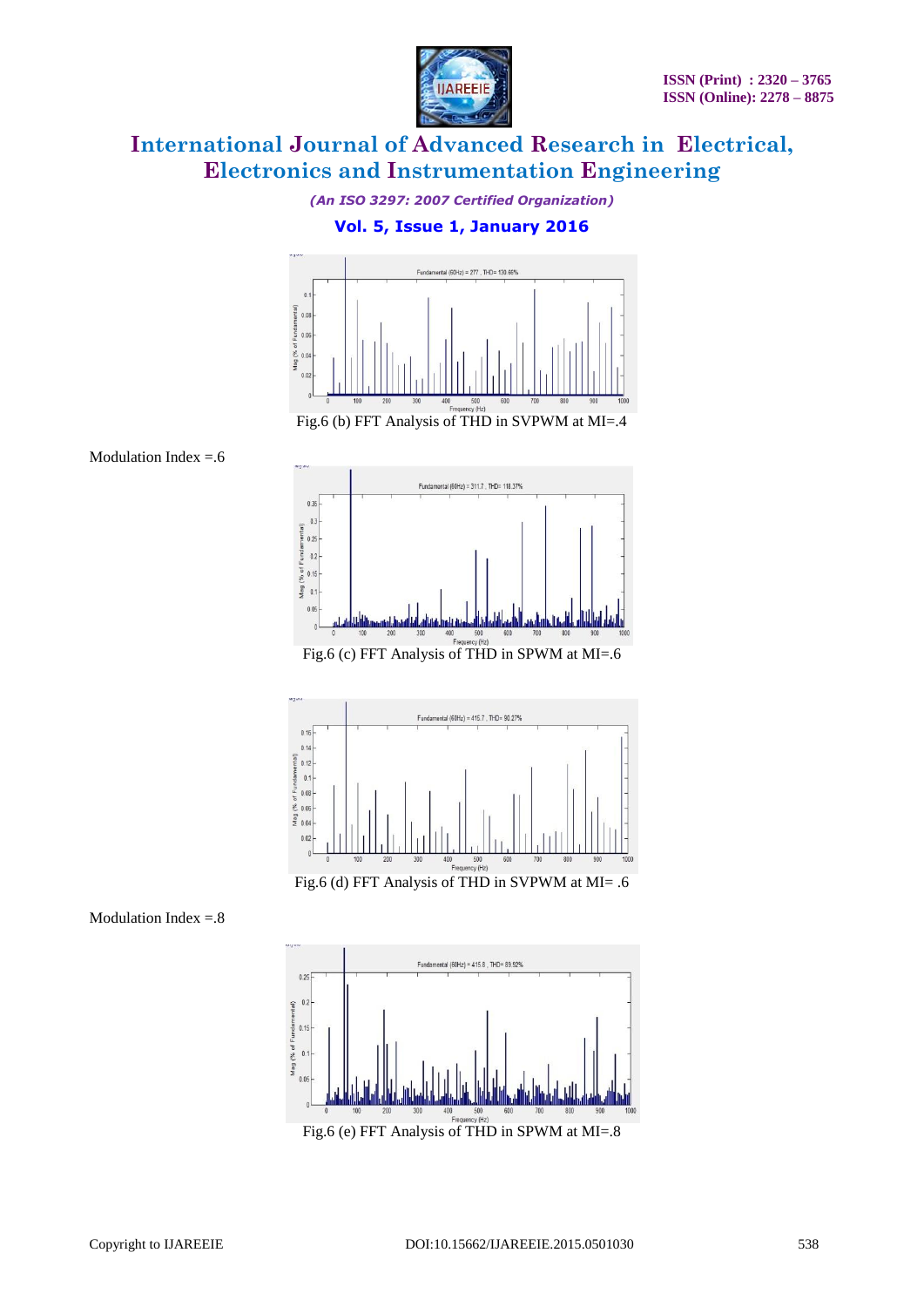![](_page_6_Picture_1.jpeg)

*(An ISO 3297: 2007 Certified Organization)*

### **Vol. 5, Issue 1, January 2016**

![](_page_6_Figure_5.jpeg)

Modulation Index  $=1$ 

![](_page_6_Figure_7.jpeg)

Fig.6 (h) FFT Analysis of THD in SVPWM at MI=1

Below table represents fundamental component of line to line voltage and their FFT analysis result in terms of THD at various values of modulation index indicating SVPWM superiority.

|  | Table 4 Comparison of THD between SPWM and SVPWM |
|--|--------------------------------------------------|
|--|--------------------------------------------------|

|                         |        | <b>SPWM</b> Technique |            | <b>SVPWM</b> Technique |  |  |
|-------------------------|--------|-----------------------|------------|------------------------|--|--|
| <b>Modulation Index</b> | THD    | Output Line-Line      | <b>THD</b> | Output Line-Line       |  |  |
|                         |        | Voltage (Peak) in     |            | Voltage (Peak) in      |  |  |
|                         |        | Volt                  |            | Volt                   |  |  |
| .4                      | 155.40 | 207.8                 | 133.66     | 277                    |  |  |
| .6                      | 118.37 | 311.7                 | 90.27      | 415.7                  |  |  |
| .8                      | 89.92  | 415.8                 | 60.35      | 554.3                  |  |  |
|                         | 67.57  | 520.1                 | 43.75      | 632.9                  |  |  |